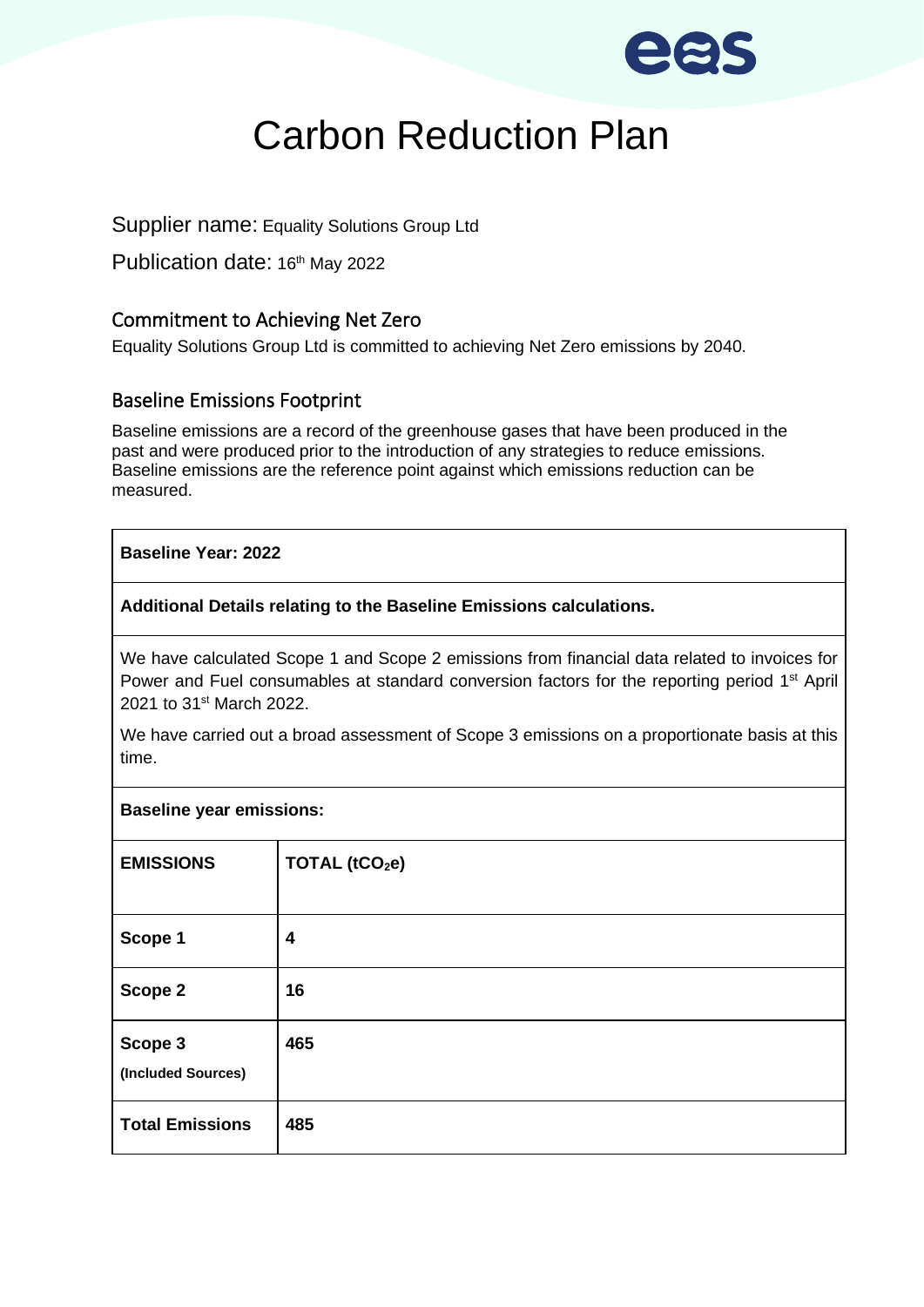

# **Current Emissions Reporting**

| <b>Reporting Year: 2022</b>   |                            |  |
|-------------------------------|----------------------------|--|
| <b>EMISSIONS</b>              | TOTAL (tCO <sub>2</sub> e) |  |
| Scope 1                       | 4                          |  |
| Scope 2                       | 16                         |  |
| Scope 3<br>(Included Sources) | 465                        |  |
| <b>Total Emissions</b>        | 485                        |  |

#### **Emissions reduction targets**

In order to continue our progress to achieving Net Zero, we have adopted the following carbon reduction targets.

We project that carbon emissions will decrease over the next five years to 350 tCO<sub>2</sub>e by 2027. This is a reduction of 28%

Progress against these targets can be seen in the graph below:



Please note that the baseline tCO2e is based on current run-rate trading and a significant step-change to this could potentially have a material impact on emissions reported.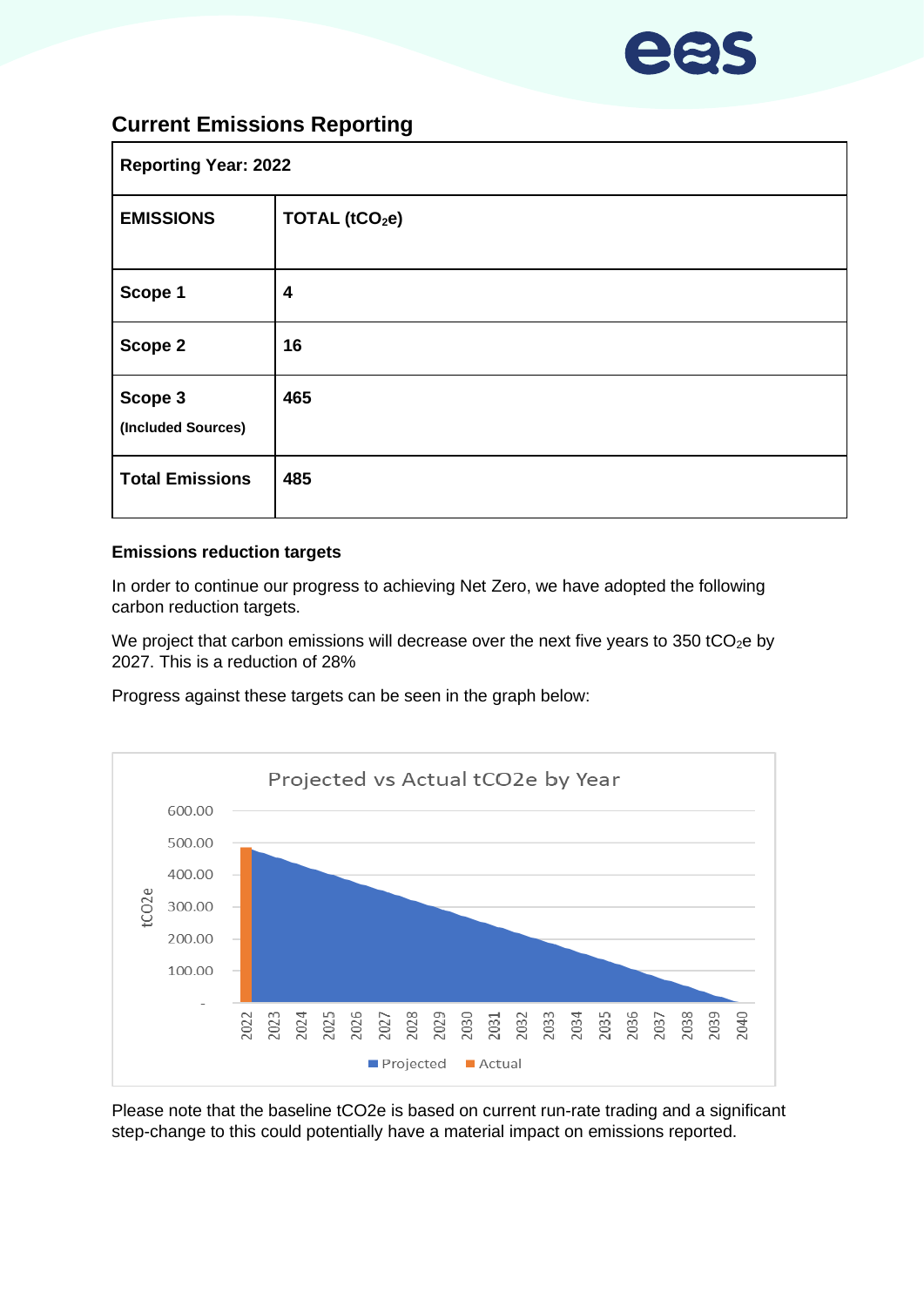#### **Carbon Reduction Projects**

#### **Carbon Reduction Initiatives implemented to date:**

The following environmental management measures and projects have been implemented to reduce the 2022 baseline.

- 1. Partnering with a large IT distributor that shares the same commitment to environmental management and carbon reduction measures as eQS.
	- Utilising the distribution centre of the IT distributor to hold inventory and eliminate unnecessary deliveries, ensuring that bulk deliveries are made to warehouse.
- 2. Reduce business mileage across the group
	- Ensuring use of public transport wherever possible (Head office location is near to Metro station)
	- Use of car sharing when going to meetings, paying higher mileage allowances as per HMRC guidelines to encourage this. Car sharing when commuting is also encouraged by the business.
	- Use of technology (I.e. Microsoft Teams) across the group to eliminate unnecessary travel and commuting.
- 3. ISO 14001 accreditation achieved for Invate Ltd, e-Quality Learning Ltd, Learning Labs (UK) Ltd, and Challenge Consultancy Ltd.
- 4. Bike to work scheme rolled out and encouraged across the group.
- 5. Flexible hybrid working policy implemented.
- 6. Replaced signing-in book and printed marketing literature with digital alternatives.
- 7. Refitting of all offices with energy efficient lighting systems and operating a lights off policy when rooms are not in us.
- 8. Walking group introduced as part of employee wellbeing to promote walking as an alternative to car use.

#### **Options to be considered for future implementation include:**

- 1. Replace company car with hybrid or fully electric vehicle on next contract renewal.
- 2. Switching deliveries to a provider against their undertaking to secure electric only delivery vehicles by 2030.
- 3. Implementation of Zero waste strategy.
- 4. Ensuring that green, sustainable energy tariffs form part of future energy contract renewals.
- 5. Review supplier base and plan to only work with those that share the same commitment to environmental management and carbon reduction measures as eQS.
- 6. Accreditation and full compliance with ISO 14001 across all of the group entities.